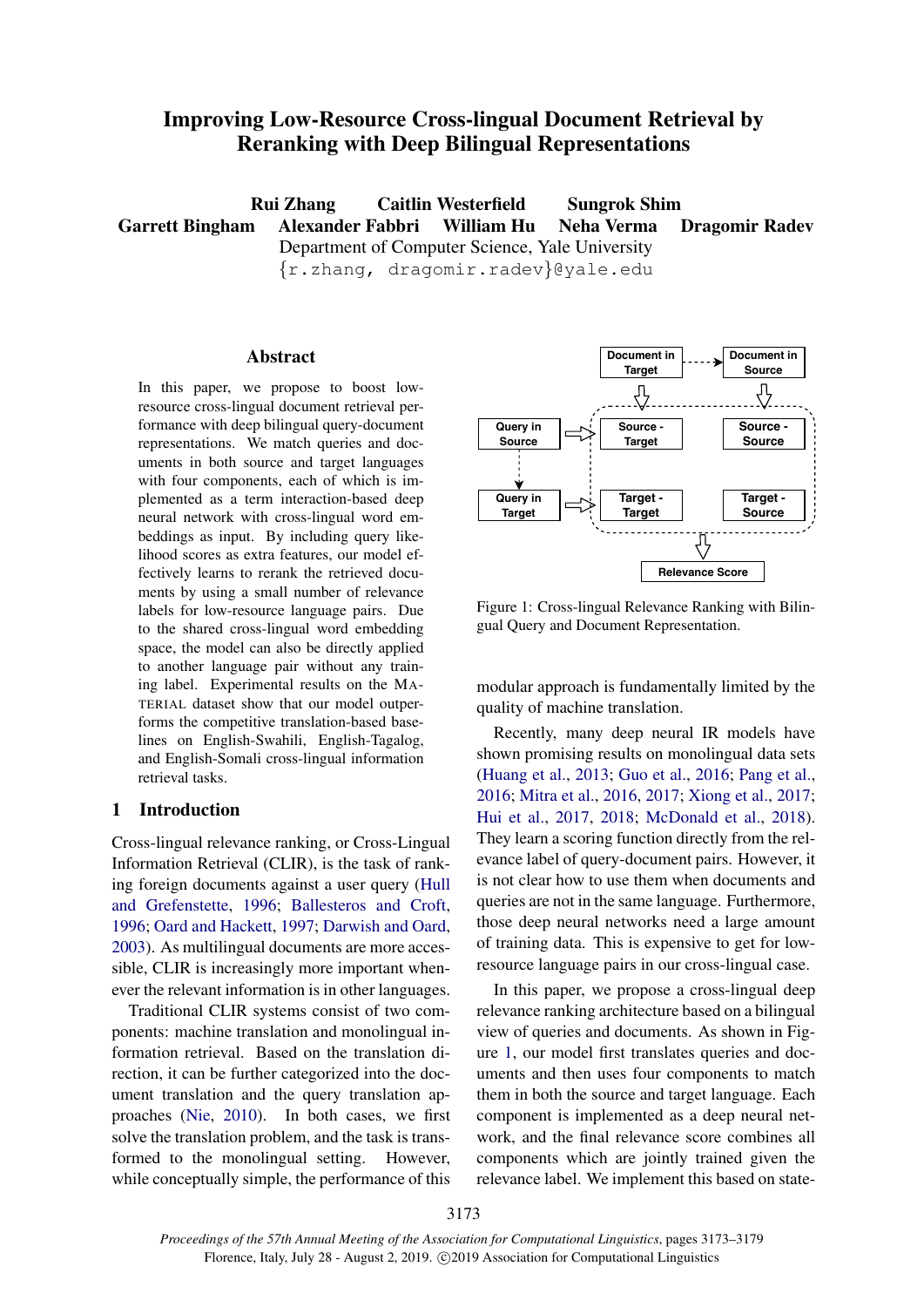<span id="page-1-0"></span>

(b) Bilingual PACRR-DRMM. The colored box represents cross-lingual word embeddings. Bilingual PACRR is the same except it uses a single MLP at the final stage.

Figure 2: Model architecture. We only show the component of the source query with the target document.

of-the-art term interaction models because they enable us to make use of cross-lingual embeddings to explicitly encode terms of queries and documents even if they are in different languages. To deal with the small amount of training data, we first perform query likelihood retrieval and include the score as an extra feature in our model. In this way, the model effectively learns to rerank from a small number of relevance labels. Furthermore, since the word embeddings are aligned in the same space, our model can directly transfer to another language pair with no additional training data.

We evaluate our model on the MATERIAL CLIR dataset with three language pairs including English to Swahili, English to Tagalog, and English to Somali. Experimental results demonstrate that our model outperforms other translation-based query likelihood retrieval and monolingual deep relevance ranking approaches.

### 2 Our Method

**Query in Source Language**

In cross-lingual document retrieval, given a user query in the source language Q and a document in the target language  $D$ , the system computes a relevance score  $s(Q, D)$ . As shown in Figure [1,](#page-0-0) our model first translates the document as  $\ddot{D}$ or the query as  $\hat{Q}$ , and then it uses four separate components to match: (1) source query with target document, (2) source query with source document, (3) target query with source document, (4) target query with target document. The final relevance score combines all components:

 $s(Q, D) = s(Q, D) + s(Q, \hat{D}) + s(\hat{Q}, \hat{D}) + s(\hat{Q}, D)$ 

**Conv2D max k-max IDF**

To implement each component, we extend three state-of-the-art *term interaction models*: PACRR (Position-Aware Convolutional Recurrent Relevance Matching) proposed by [Hui et al.](#page-5-5) [\(2017\)](#page-5-5), POSIT-DRMM (POoled SImilariTy DRMM) and PACRR-DRMM proposed by [McDonald et al.](#page-5-7) [\(2018\)](#page-5-7). In term interaction models, each query term is scored to a document's terms from the interaction encodings, and scores for different query terms are aggregated to produce the querydocument relevance score.

### 2.1 Bilingual POSIT-DRMM

This model is illustrated in Figure [2a.](#page-1-0) We first use bidirectional LSTMs [\(Hochreiter and Schmidhu](#page-5-8)[ber,](#page-5-8) [1997\)](#page-5-8) to produce the context-sensitive encoding of each query and document term. We also add residual connection to combine the pre-trained term embedding and the LSTM hidden states. For the source query and document term, we can use the pre-trained word embedding in the source language. For the target query and document term, we first align the pre-trained embedding in the target language to the source language and then use this cross-lingual word embedding as the input to LSTM. Thereafter, we produce the documentaware query term encoding by applying max pooling and  $k$ -max pooling over the cosine similarity matrix of query and document terms. We then use an MLP to produce term scores, and the relevance score is a weighted sum over all terms in the query with a term gating mechanism.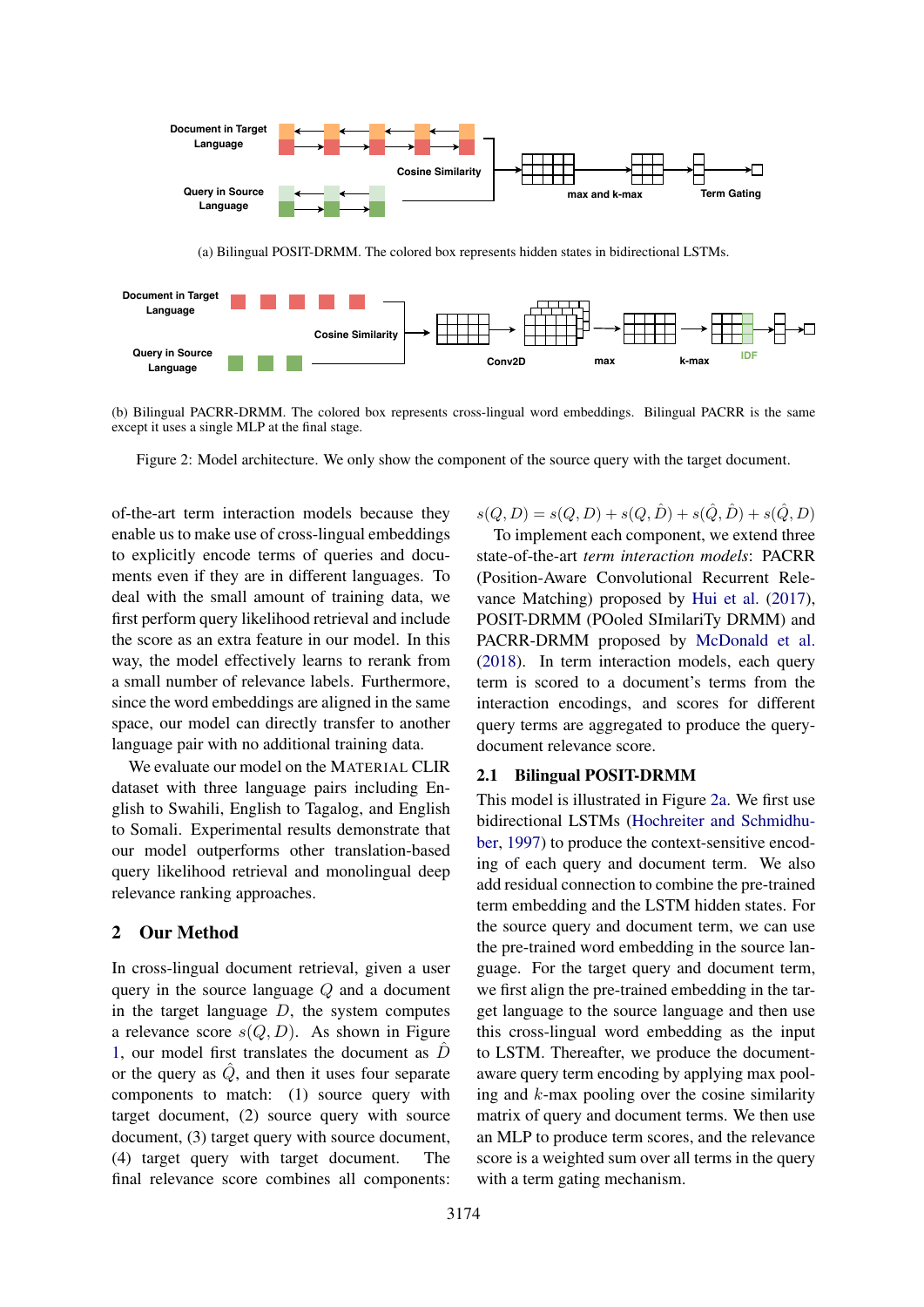<span id="page-2-1"></span>

|                                | $EN->SW$    |     |     | $EN\rightarrow TL$ |     |                | $EN->SO$    |  |
|--------------------------------|-------------|-----|-----|--------------------|-----|----------------|-------------|--|
| # Document                     | 813         |     |     | 844                |     |                | 695         |  |
| # Document Token (Min/Avg/Max) | 34/341/1724 |     |     | 32/404/2501        |     |                | 69/370/2671 |  |
| Query Set                      |             | O2  | O3  | O1                 | O2  | O <sub>3</sub> | Ol          |  |
| # Query                        | 300         | 400 | 600 | 300                | 400 | 600            | 300         |  |
| # Relevant Pairs               | 411         | 489 | 828 | 236                | 576 | 1018           | 496         |  |

Table 1: The MATERIAL dataset statistics. For SW and TL, we use the ANALYSIS document set with Q1 for training, Q2 for dev, and Q3 for test. For transfer learning to SO, we use the DEV document set with Q1. Q1 contains open queries where performers can conduct any automatic or manual exploration while Q2 and Q3 are closed queries where results must be generated with fully automatic systems with no human in the loop.

# 2.2 Bilingual PACRR and Bilingual PACRR-DRMM

These models are shown in Figure [2b.](#page-1-0) We first align the word embeddings in the target language to the source language and build a querydocument similarity matrix that encodes the similarity between the query and document term. Depending on the query language and document language, we construct four matrices,  $SIM<sub>Q,D</sub>$ ,  $SIM_{Q,\hat{D}}$ ,  $SIM_{\hat{Q},\hat{D}}$ ,  $SIM_{\hat{Q},D}$ , for each of the four components. Then, we use convolutional neural networks over the similarity matrix to extract n-gram matching features. We then use maxpooling and  $k$ -max-pooling to produce the feature matrix where each row is a document-aware encoding of a query term. The final step computes the relevance score: Bilingual PACRR uses an MLP on the whole feature matrix to get the relevance score, while Bilingual PACRR-DRMM first uses an MLP on individual rows to get query term scores and then use a second layer to combine them.

### 3 Related Work

Cross-lingual Information Retrieval. Traditional CLIR approaches include document translation and query translation, and more research efforts are on the latter [\(Oard and Hackett,](#page-6-0) [1997;](#page-6-0) [Oard,](#page-6-6) [1998;](#page-6-6) [McCarley,](#page-5-9) [1999;](#page-5-9) [Franz et al.,](#page-5-10) [1999\)](#page-5-10). Early methods use the dictionary to translate the user query [\(Hull and Grefenstette,](#page-5-0) [1996;](#page-5-0) [Balles](#page-5-1)[teros and Croft,](#page-5-1) [1996;](#page-5-1) [Pirkola,](#page-6-7) [1998\)](#page-6-7). Other methods include the single best SMT query translation [\(Chin et al.,](#page-5-11) [2014\)](#page-5-11) and the weighted SMT translation alternatives known as the probabilistic structured query (PSQ) [\(Darwish and Oard,](#page-5-2) [2003;](#page-5-2) [Ture et al.,](#page-6-8) [2012\)](#page-6-8). Recently, [Bai et al.](#page-5-12) [\(2010\)](#page-5-12) and [Sokolov et al.](#page-6-9) [\(2013\)](#page-6-9) propose methods to learn the sparse query-document associations from supervised ranking signals on cross-lingual Wikipedia and patent data, respectively. Furthermore, [Vulic´](#page-6-10)

[and Moens](#page-6-10) [\(2015\)](#page-6-10) and [Litschko et al.](#page-5-13) [\(2018\)](#page-5-13) use cross-lingual word embeddings to represent both queries and documents as vectors and perform IR by computing the cosine similarity. [Schamoni](#page-6-11) [et al.](#page-6-11) [\(2014\)](#page-6-11) and [Sasaki et al.](#page-6-12) [\(2018\)](#page-6-12) also use an automatic process to build CLIR datasets from Wikipeida articles.

Neural Learning to Rank. Most of neural learning to rank models can be categorized in two groups: representation based [\(Huang et al.,](#page-5-3) [2013;](#page-5-3) [Shen et al.,](#page-6-13) [2014\)](#page-6-13) and interaction based [\(Pang](#page-6-2) [et al.,](#page-6-2) [2016;](#page-6-2) [Guo et al.,](#page-5-4) [2016;](#page-5-4) [Hui et al.,](#page-5-5) [2017;](#page-5-5) [Xiong et al.,](#page-6-5) [2017;](#page-6-5) [McDonald et al.,](#page-5-7) [2018\)](#page-5-7). The former builds representations of query and documents independently, and the matching is performed at the final stage. The latter explicitly encodes the interaction between terms to direct capture word-level interaction patterns. For example, the DRMM [\(Guo et al.,](#page-5-4) [2016\)](#page-5-4) first compares the term embeddings of each pair of terms within the query and the document and then generates fixedlength matching histograms.

### 4 Experiments

**Training and Inference.** We first use the Indri<sup>[1](#page-2-0)</sup> system which uses query likelihood with Dirichlet Smoothing [\(Zhai and Lafferty,](#page-6-14) [2004\)](#page-6-14) to preselect the documents from the collection. To build the training dataset, for each positive example in the returned list, we randomly sample one negative example from the documents returned by Indri. The model is then trained with a binary crossentropy loss. On validation or testing set, we use our prediction scores to rerank the documents returned by Indri.

Extra Features. Following the previous work [\(Severyn and Moschitti,](#page-6-15) [2015;](#page-6-15) [Mohan et al.,](#page-6-16) [2017;](#page-6-16) [McDonald et al.,](#page-5-7) [2018\)](#page-5-7), we compute the final relevance score by a linear model to combine the model output with the following set of extra fea-

<span id="page-2-0"></span><sup>&</sup>lt;sup>1</sup><www.lemurproject.org/indri.php>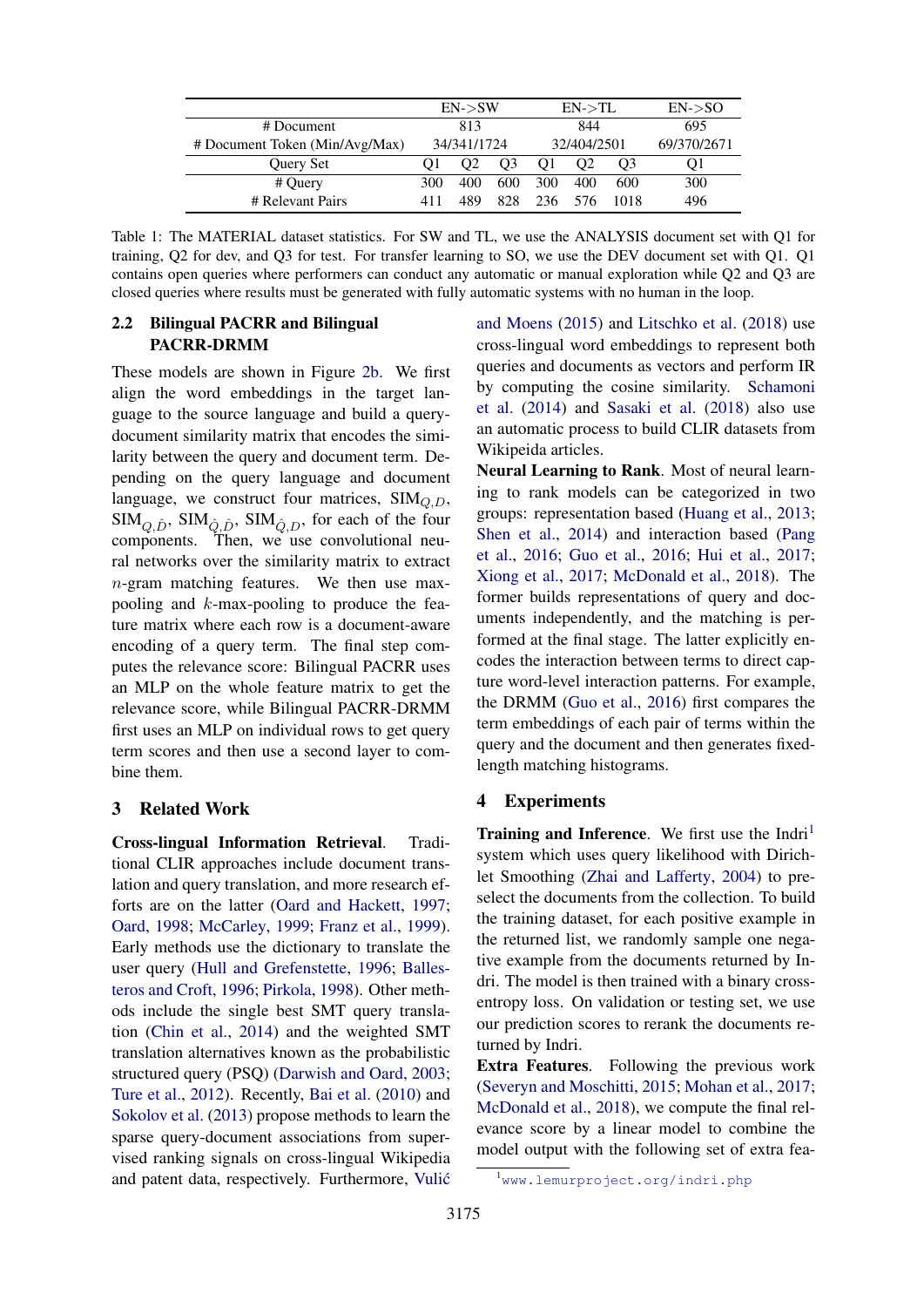<span id="page-3-5"></span>

|                                                             | $EN->SW$ |      |         | $EN->TL$ |       |      |         |             |
|-------------------------------------------------------------|----------|------|---------|----------|-------|------|---------|-------------|
|                                                             | MAP      | P@20 | NDCG@20 | AQWV     | MAP   | P@20 | NDCG@20 | <b>AQWV</b> |
| Query Translation and Document Translation with Indri       |          |      |         |          |       |      |         |             |
| Dictionary-Based Query Translation (DBQT)                   | 20.93    | 4.86 | 28.65   | 6.50     | 20.01 | 5.42 | 27.01   | 5.93        |
| Probabilistic Structured Ouery (PSO)                        | 27.16    | 5.81 | 36.03   | 12.56    | 35.20 | 8.18 | 44.04   | 19.81       |
| Statistical MT (SMT)                                        | 26.30    | 5.28 | 34.60   | 13.77    | 37.31 | 8.77 | 46.77   | 21.90       |
| Neural MT (NMT)                                             | 26.54    | 5.26 | 34.83   | 15.70    | 33.83 | 8.20 | 43.17   | 18.56       |
| Deep Relevance Ranking                                      |          |      |         |          |       |      |         |             |
| <b>PACRR</b>                                                | 24.69    | 5.24 | 32.85   | 11.73    | 32.53 | 8.42 | 41.75   | 17.48       |
| PACRR-DRMM                                                  | 22.15    | 5.14 | 30.28   | 8.50     | 32.59 | 8.60 | 42.17   | 16.59       |
| POSIT-DRMM                                                  | 23.91    | 6.04 | 33.83   | 12.06    | 25.16 | 8.15 | 34.80   | 9.28        |
| Deep Relevance Ranking with Extra Features in Section 4     |          |      |         |          |       |      |         |             |
| <b>PACRR</b>                                                | 27.03    | 5.34 | 35.36   | 14.18    | 41.43 | 8.98 | 49.96   | 27.46       |
| PACRR-DRMM                                                  | 25.46    | 5.50 | 34.15   | 12.18    | 35.61 | 8.69 | 45.34   | 22.70       |
| POSIT-DRMM                                                  | 26.10    | 5.26 | 34.27   | 14.11    | 39.35 | 9.24 | 48.41   | 25.01       |
| Ours with Extra Features in Section 4: In-Language Training |          |      |         |          |       |      |         |             |
| <b>Bilingual PACRR</b>                                      | 29.64    | 5.75 | 38.27   | 17.87    | 43.02 | 9.63 | 52.27   | 29.12       |
| <b>Bilingual PACRR-DRMM</b>                                 | 26.15    | 5.84 | 35.54   | 12.92    | 38.29 | 9.21 | 47.60   | 22.94       |
| <b>Bilingual POSIT-DRMM</b>                                 | 30.13    | 6.28 | 39.68   | 18.69    | 43.67 | 9.73 | 52.80   | 29.12       |
| Bilingual POSIT-DRMM (3-model ensemble)                     | 31.60    | 6.37 | 41.25   | 20.19    | 45.35 | 9.84 | 54.26   | 31.08       |

Table 2: Test set result on English to Swahili and English to Tagalog. We report the TREC ad-hoc retrieval evaluation metrics (MAP, P@20, NDCG@20) and the Actual Query Weighted Value (AQWV).

<span id="page-3-0"></span>

| Train: EN->SW + EN->TL, Test: EN->SO |       |            |             |  |  |  |
|--------------------------------------|-------|------------|-------------|--|--|--|
|                                      |       | MAP $P@20$ | <b>AOWV</b> |  |  |  |
| PSO                                  | 17.52 | 5.45       | 2.35        |  |  |  |
| <b>SMT</b>                           | 19.04 | 6.12       | 4.62        |  |  |  |
| <b>Bilingual POSIT-DRMM</b>          | 20.58 | 6.51       | 5.71        |  |  |  |
| +3-model ensemble                    | 21.25 | 6.68       | 5.89        |  |  |  |

Table 3: Zero-shot transfer learning on English to Somali test set.

tures: (1) the Indri score with the language modeling approach to information retrieval. (2) the percentage of query terms with an exact match in the document, including the regular percentage and IDF weighted percentage. (3) the percentage of query term bigrams matches in the document.

Cross-lingual Word Embeddings. We apply the supervised iterative Procrustes approach [\(Xing](#page-6-17) [et al.,](#page-6-17) [2015;](#page-6-17) [Conneau et al.,](#page-5-14) [2018\)](#page-5-14) to align two pretrained mono-lingual fastText [\(Bojanowski et al.,](#page-5-15) [2016\)](#page-5-15) word embeddings using the MUSE imple-mentation<sup>[2](#page-3-1)</sup>. To build the bilingual dictionary, we use the translation pages of Wiktionary<sup>[3](#page-3-2)</sup>. For Swahili, we build a training dictionary for 5301 words and a testing dictionary for 1326 words. For Tagalog, the training dictionary and testing dictionary contains 7088 and 1773 words, respectively. For Somali, the corresponding number is 7633 and 1909. We then learn the cross-lingual word embeddings from Swahili to English, from Tagalog to English, and from Somali to English. Therefore, all three languages are in the same word embedding space.

Data Sets and Evaluation Metrics. Our experiments are evaluated on the MATERIAL $4$  program as summarized in Table [1.](#page-2-1) It consists of three language pairs with English queries on Swahili (EN- >SW), Tagalog (EN->TL), Somali documents  $(EN->SO).$ 

We use the TREC ad-hoc retrieval evaluation script<sup>[5](#page-3-4)</sup> to compute Precision@20, Mean Average Precision (MAP), Normalized Discounted Cumulative Gain@20 (NDCG@20). We also report the Actual Query Weighted Value (AQWV) [\(NIST,](#page-6-18) [2017\)](#page-6-18), a set-based metric with penalty for both missing relevant and returning irrelevant documents. We use  $\beta = 40.0$  and find the best global fixed cutoff over all queries.

Baselines. For traditional CLIR approaches, we use query translation and document translation with the Indri system. For query translation, we use Dictionary-Based Query Translation (DBQT) and Probabilistic Structured Query (PSQ). For document translation, we use Statistical Machine Translation (SMT) and Neural Machine Translation (NMT). For SMT, we use the moses system [\(Koehn et al.,](#page-5-16) [2007\)](#page-5-16) with word alignments using mGiza and 5-gram KenLM language model [\(Heafield,](#page-5-17) [2011\)](#page-5-17). For NMT, we use sequence-to-

<span id="page-3-1"></span><sup>2</sup><github.com/facebookresearch/MUSE>

<span id="page-3-2"></span><sup>3</sup><https://www.wiktionary.org/>

<span id="page-3-3"></span><sup>4</sup>[www.iarpa.gov/index.php/](www.iarpa.gov/index.php/research-programs/material)

[research-programs/material](www.iarpa.gov/index.php/research-programs/material)

<span id="page-3-4"></span><sup>5</sup>[https://trec.nist.gov/trec\\_eval/](https://trec.nist.gov/trec_eval/)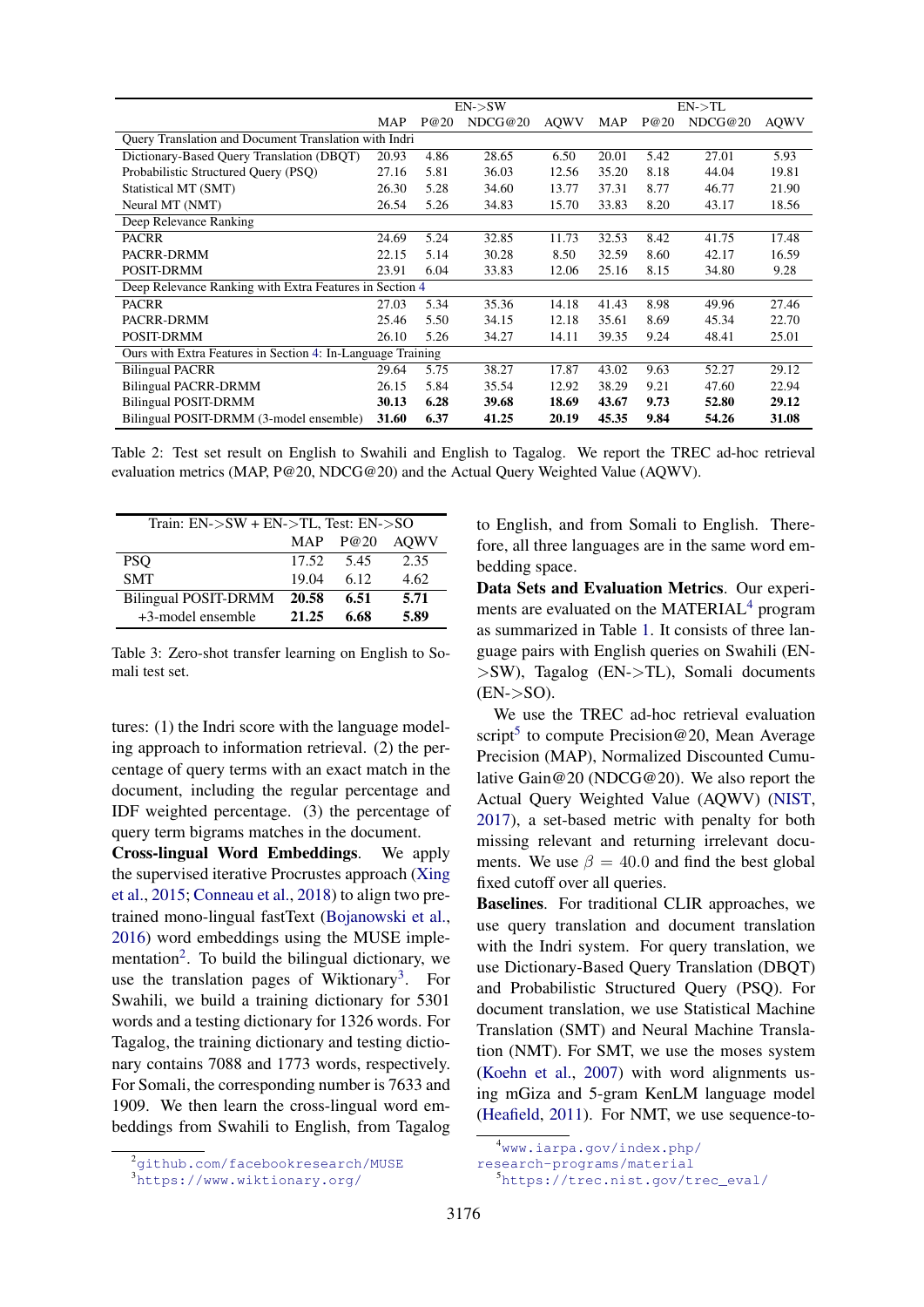sequence model with attention [\(Bahdanau et al.,](#page-5-18) [2015;](#page-5-18) [Miceli Barone et al.,](#page-5-19) [2017\)](#page-5-19) implemented in Marian [\(Junczys-Dowmunt et al.,](#page-5-20) [2018\)](#page-5-20).

For deep relevance ranking baselines, we investigate recent state-of-the-art models including PACRR, PACRR-DRMM, and POSIT-DRMM. These models and our methods all use an SMTbased document translation as input.

Implementation Details. For POSIT-DRMM and Bilingual POSIT-DRMM, we use the  $k$ -maxpooling with  $k = 5$  and 0.3 dropout of the BiL-STM output. For PACRR, PACRR-DRMM and their bilingual counterparts, we use convolutional filter sizes with [1,2,3], and each filter size has 32 filters. We use  $k = 2$  in the k-max-pooling. The loss function is minimized using the Adam optimizer [\(Kingma and Ba,](#page-5-21) [2014\)](#page-5-21) with the training batch size as 32. We monitor the MAP performance on the development set after each epoch of training to select the model which is used on the test data.

### 4.1 Results and Discussion

Table [2](#page-3-5) shows the result on EN->SW and EN- >TL where we train and test on the same language pair.

Performance of Baselines. For query translation, PSQ is better than DBQT because PSQ uses a weighted alternative to translate query terms and does not limit to the fixed translation from the dictionary as in DBQT. For document translation, we find that both SMT and NMT have a similar performance which is close to PSQ. The effectiveness of different approaches depends on the language pair (PSQ for EN->SW and SMT for EN->TL), which is a similar finding with [McCarley](#page-5-9) [\(1999\)](#page-5-9) and [Franz et al.](#page-5-10) [\(1999\)](#page-5-10). In our experiments with deep relevance ranking models, we all use SMT and PSQ because they have strong performances in both language pairs and it is fair to compare.

Effect of Extra Features and Bilingual Representation. While deep relevance ranking can achieve decent performance, the extra features are critical to achieve better results. Because the extra features include the Indri score, the deep neural model essentially learns to rerank the document by effectively using a small number of training examples. Furthermore, our models with bilingual representations achieve better results in both language pairs, giving additional 1-3 MAP improvements over their counterparts. To compare

language pairs, EN->TL has larger improvements over EN->SW. This is because EN->TL has better query translation, document translation, and query likelihood retrieval results from the baselines, and thus it enjoys more benefits from our model. We also found POSIT-DRMM works better than the other two, suggesting term-gating is useful especially when the query translation can provide more alternatives. We then perform ensembling of POSIT-DRMM to further improve the results.

Zero-Shot Transfer Learning. Table [3](#page-3-0) shows the result for a zero-shot transfer learning setting where we train on  $EN->SW + EN->TL$  and directly test on EN->SO without using any Somali relevance labels. This transfer learning delivers a 1-3 MAP improvement over PSQ and SMT. This presents a promising approach to boost performance by utilizing relevance labels from other language pairs.

# 5 Conclusion

We propose to improve cross-lingual document retrieval by utilizing bilingual query-document interactions and learning to rerank from a small amount of training data for low-resource language pairs. By aligning word embedding spaces for multiple languages, the model can be directly applied under a zero-shot transfer setting when no training data is available for another language pair. We believe the idea of combining bilingual document representations using cross-lingual word embeddings can be generalized to other models as well.

### Acknowledgements

We thank Petra Galuščáková, Douglas W. Oard, Efsun Kayi, Suraj Nair, Han-Chin Shing, and Joseph Barrow for their helpful discussion and feedback. This research is based upon work supported in part by the Office of the Director of National Intelligence (ODNI), Intelligence Advanced Research Projects Activity (IARPA), via contract # FA8650-17-C-9117. The views and conclusions contained herein are those of the authors and should not be interpreted as necessarily representing the official policies, either expressed or implied, of ODNI, IARPA, or the U.S. Government. The U.S. Government is authorized to reproduce and distribute reprints for governmental purposes notwithstanding any copyright annotation therein.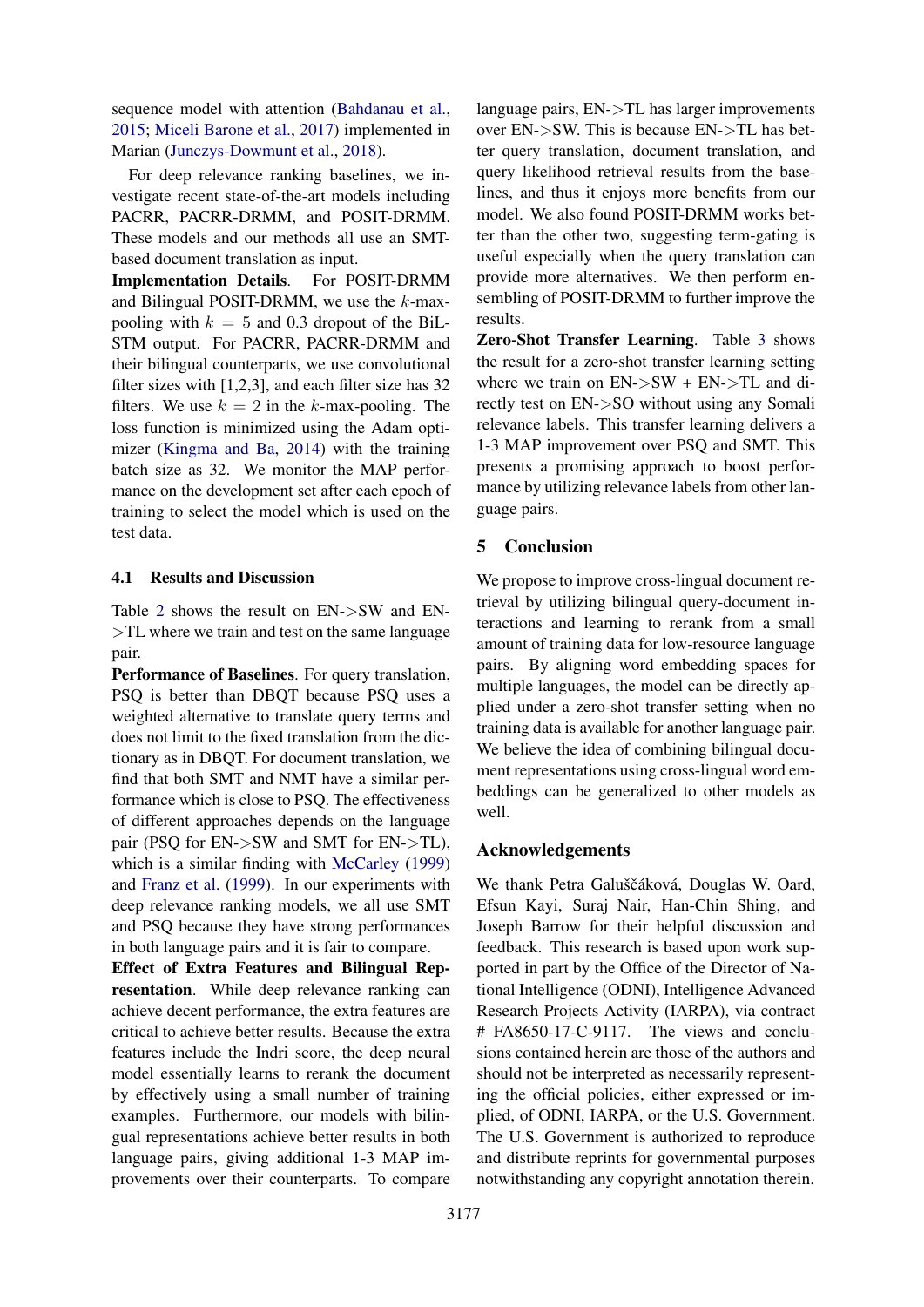#### References

- <span id="page-5-18"></span>Dzmitry Bahdanau, Kyunghyun Cho, and Yoshua Bengio. 2015. Neural machine translation by jointly learning to align and translate. In *ICLR*.
- <span id="page-5-12"></span>Bing Bai, Jason Weston, David Grangier, Ronan Collobert, Kunihiko Sadamasa, Yanjun Qi, Olivier Chapelle, and Kilian Weinberger. 2010. Learning to rank with (a lot of) word features. *Information retrieval*, 13(3):291–314.
- <span id="page-5-1"></span>Lisa Ballesteros and Bruce Croft. 1996. Dictionary methods for cross-lingual information retrieval. In *International Conference on Database and Expert Systems Applications*, pages 791–801. Springer.
- <span id="page-5-15"></span>Piotr Bojanowski, Edouard Grave, Armand Joulin, and Tomas Mikolov. 2016. Enriching word vectors with subword information. *arXiv preprint arXiv:1607.04606*.
- <span id="page-5-11"></span>Jeffrey Chin, Maureen Heymans, Alexandre Kojoukhov, Jocelyn Lin, and Hui Tan. 2014. Cross-language information retrieval. US Patent 8,799,307.
- <span id="page-5-14"></span>Alexis Conneau, Guillaume Lample, Marc'Aurelio Ranzato, Ludovic Denoyer, and Hervé Jégou. 2018. Word translation without parallel data. In *ICLR*.
- <span id="page-5-2"></span>Kareem Darwish and Douglas W Oard. 2003. Probabilistic structured query methods. In *Proceedings of the 26th annual international ACM SIGIR conference on Research and development in informaion retrieval*, pages 338–344. ACM.
- <span id="page-5-10"></span>Martin Franz, J Scott McCarley, and Salim Roukos. 1999. Ad hoc and multilingual information retrieval at ibm. *NIST special publication SP*, pages 157– 168.
- <span id="page-5-4"></span>Jiafeng Guo, Yixing Fan, Qingyao Ai, and W Bruce Croft. 2016. A deep relevance matching model for ad-hoc retrieval. In *Proceedings of the 25th ACM International on Conference on Information and Knowledge Management*, pages 55–64. ACM.
- <span id="page-5-17"></span>Kenneth Heafield. 2011. Kenlm: Faster and smaller language model queries. In *Proceedings of the sixth workshop on statistical machine translation*, pages 187–197. Association for Computational Linguistics.
- <span id="page-5-8"></span>Sepp Hochreiter and Jürgen Schmidhuber. 1997. Long short-term memory. *Neural computation*, 9(8):1735–1780.
- <span id="page-5-3"></span>Po-Sen Huang, Xiaodong He, Jianfeng Gao, Li Deng, Alex Acero, and Larry Heck. 2013. Learning deep structured semantic models for web search using clickthrough data. In *Proceedings of the 22nd ACM international conference on Conference on information & knowledge management*, pages 2333–2338. ACM.
- <span id="page-5-5"></span>Kai Hui, Andrew Yates, Klaus Berberich, and Gerard de Melo. 2017. Pacrr: A position-aware neural ir model for relevance matching. *arXiv preprint arXiv:1704.03940*.
- <span id="page-5-6"></span>Kai Hui, Andrew Yates, Klaus Berberich, and Gerard de Melo. 2018. Co-pacrr: A context-aware neural ir model for ad-hoc retrieval. In *Proceedings of the Eleventh ACM International Conference on Web Search and Data Mining*, pages 279–287. ACM.
- <span id="page-5-0"></span>David A Hull and Gregory Grefenstette. 1996. Querying across languages: a dictionary-based approach to multilingual information retrieval. In *Proceedings of the 19th annual international ACM SIGIR conference on Research and development in information retrieval*, pages 49–57. ACM.
- <span id="page-5-20"></span>Marcin Junczys-Dowmunt, Roman Grundkiewicz, Tomasz Dwojak, Hieu Hoang, Kenneth Heafield, Tom Neckermann, Frank Seide, Ulrich Germann, Alham Fikri Aji, Nikolay Bogoychev, Andre F. T. ´ Martins, and Alexandra Birch. 2018. Marian: Fast neural machine translation in C++. In *Proceedings of ACL 2018, System Demonstrations*, pages 116– 121, Melbourne, Australia. Association for Computational Linguistics.
- <span id="page-5-21"></span>Diederik P Kingma and Jimmy Ba. 2014. Adam: A method for stochastic optimization. *arXiv preprint arXiv:1412.6980*.
- <span id="page-5-16"></span>Philipp Koehn, Hieu Hoang, Alexandra Birch, Chris Callison-Burch, Marcello Federico, Nicola Bertoldi, Brooke Cowan, Wade Shen, Christine Moran, Richard Zens, et al. 2007. Moses: Open source toolkit for statistical machine translation. In *Proceedings of the 45th annual meeting of the association for computational linguistics companion volume proceedings of the demo and poster sessions*, pages 177–180.
- <span id="page-5-13"></span>Robert Litschko, Goran Glavaš, Simone Paolo Ponzetto, and Ivan Vulić. 2018. Unsupervised crosslingual information retrieval using monolingual data only. In *SIGIR*.
- <span id="page-5-9"></span>J Scott McCarley. 1999. Should we translate the documents or the queries in cross-language information retrieval? In *Proceedings of the 37th annual meeting of the Association for Computational Linguistics on Computational Linguistics*, pages 208–214. Association for Computational Linguistics.
- <span id="page-5-7"></span>Ryan McDonald, Georgios-Ioannis Brokos, and Ion Androutsopoulos. 2018. Deep relevance ranking using enhanced document-query interactions. *arXiv preprint arXiv:1809.01682*.
- <span id="page-5-19"></span>Antonio Valerio Miceli Barone, Jindřich Helcl, Rico Sennrich, Barry Haddow, and Alexandra Birch. 2017. Deep architectures for neural machine translation. In *Proceedings of the Second Conference on Machine Translation*, Copenhagen, Denmark. Association for Computational Linguistics.